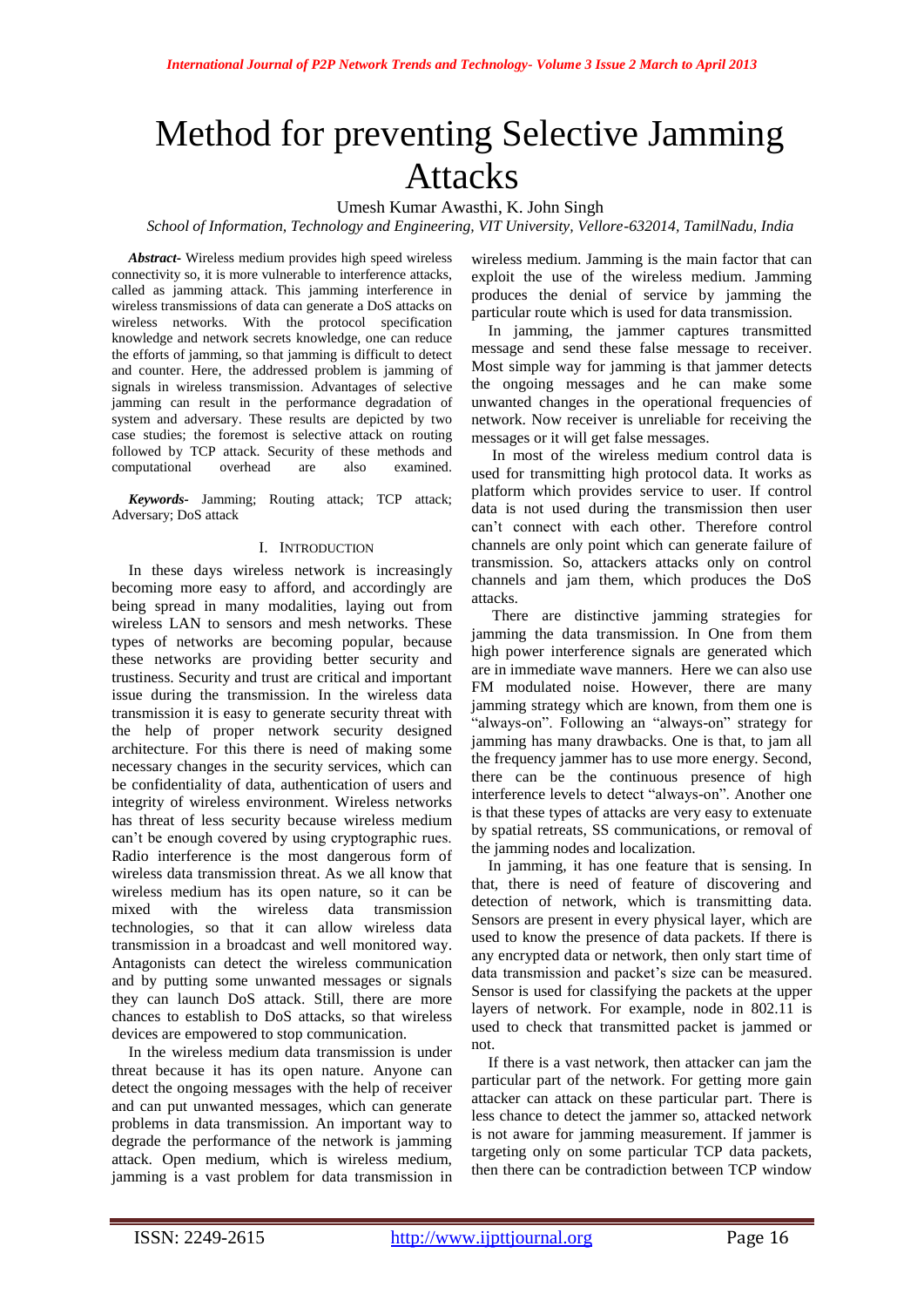and less stability of connection so that there can be weak wireless connection or over-crowing of data. Now, attacked users can get the conflicting view of network if, ICMP packets are not blocked.

For launching jamming attacks, here we generate the real time classification of packets in a feasible manner. To generate the maximum effect of attack we choose a attacker which have the knowledge of networks protocols and secrets of nodes. We studied the effect of selective jamming attack on performance of network on TCP protocol.

Here we consider an adversary, which have full knowledge of the networks protocols with their implementation. With this protocol knowledge, the adversary can attack on particular packets which have their higher importance. Example selective jamming attack is TCP acknowledgments jamming which can decrease the speed of data transmission of TCP connection because of congestion control mechanism. Selective jamming is active only for short time of duration so, in this less memory is needed. Main important task for launching selective jamming attack is that adversary which we are choosing should be capable to classifying the packets at the real time and from these packets detect important data. To perform selective jamming, the adversary must be capable to classify transmitted packets in real time and find out important messages and corrupting them. Classification of packets can be done by encoding few bits of packets. Example –Frame of MAC layer with control fields.



Fig. 1 Recognition of a selective jamming attack and a general frame format in a wireless network

Radio interference attack can't be launched by formal security mechanisms. An antagonist can ignore the protocol of medium access and transmit the packets in a continuous way. By this way, he can prevent the user to begin working with Mac operations. He can also generate collision of packets that can generate repletion of packets. Such types of threats in the MAC-layer and PHY-layer can be known for particular time.

There are many issues that related to weaknesses of MAC-layer in 802.11. These issues are again included by Australian CERT in their current announcement.

To assure the proper transmission of the packets in the wireless medium there should be some mechanisms, which provides the way to deal with all types of threats. First stage to prevent the medium form attacks is that, we have to find out the way, in that particular attack is feasible. After that we have to find out the way to remove these attacks. Here we examine the selective jamming attacks and how they are effecting the wireless transmission of data. An adversary selects the region, which have high importance and then jam the particular route.

# II. LITERATURE SURVEY

In [1] Cagalj et al showed that wormholes are considered as a threat but these can be use as a defensive process. For solution of this, they applied channel diversity. In that, if there is jamming attack on the nodes, in this condition these nodes can work for communication route and can avoid the jamming of signals. In the jamming, information flow is uninterrupted. If acknowledgement is not received by the sender after sending the packets more than one times triggers the wormhole creation.

Based on this principle, they explained probabilistic wormholes principle with examining three approaches. Firstly, they explained that, if a network grows with regular wireless sensor nodes with a particular number of sensors nodes pairs then this network will form a hybrid sensor network. In the second part of paper they explained that, nodes which are in distributed form, can arrange themselves same as pairs of frequency hopping. In these two approaches, they assumed that there is minimum one wormhole. They proposed a novel anti-jamming technique.

They considered that wireless sensors network can discover an event. First of all wireless sensors detects the jamming and then it provide this information to network operator. Now network operator will take action according to jamming. If network sensor fails to detect the event then it will not forward this information to the operator. So, this event can make the system unreliable or interrupted.

In [6] Hoesel et al developed a method for jamming attacks in that they use only packets which were in encrypted form. Work only on encrypted packets. These packets are very effective for reactive jamming. These packets use less energy than reactive or random jamming. They use these jamming attacks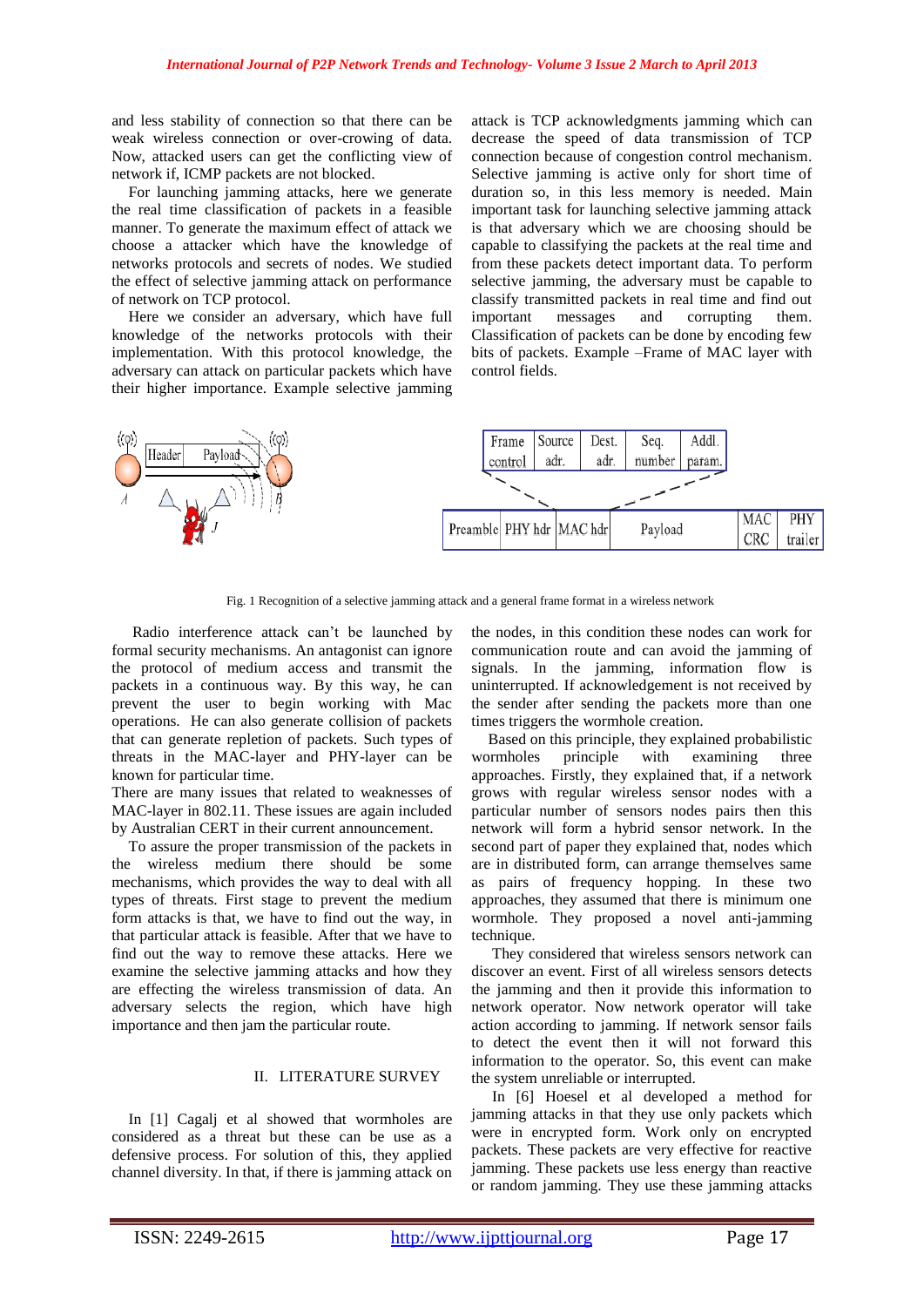for showing the properties of data link layer. They showed the result in valued form. These implemented attacks are applicable only for only three particular MAC protocols, but these can be used for other protocols which belong to same category. Proper analysis or study of these attacks provide security from attacks and help in protection from attacks, when there is no efficient countermeasure.

They discussed and showed attack algorithms. They provided the methods for simulation of protocol. Afterwards they showed the methods for evaluating the results of these algorithms. Then they discussed the ways to explores potential countermeasures. In their work, they focused only on LMAC protocol. For this protocol they showed efficient jammer implementation and efficiency of LMAC countermeasure.

In [4] M. Strasser et al discussed about the circular dependency. They divided it into two parts. First one is communication in anti jamming spread-spectrum and another is key establishment when medium is jammed. They proposed a new method "Uncoordinated Frequency Hopping" for the solution of circular dependency. This method provides a jamming-free communication. Further they discussed about the method to apply this scheme in a protocol, which is used for key establishment. This entire process is done, when the jammer is present. This makes nodes to agree on using shared secret key. It enables the nodes to agree on using a shared secret key. This key can be used for "secret frequency hopping" and for communication using "coordinated frequency hopping".

They described and addressed the anti-jamming technique for circular dependency which was based on shared key distribution. This key is distributed in a jamming free medium. Here one question arises that jammer is present in the medium already, then how is it possible to get a shared key? For giving the answer of this question they give one scheme called as "UTF". This UTF scheme can distributed the key in the presence of jammer by key establish protocol. Further this key supports in communication.

They launched a model of denial of service attacker. This model detects the jammed signals. It also protects from modification of transmitted data and insertion of unwanted data. This technique provides slower data communication but it gives higher space for storage with higher cost of processing.

In [3] Popper et al concentrated on the anomaly of broadcast communication. They demonstrated a way of broadcast using anti-jamming; with the usage of secret keys that can be shared. This method being employed was quite robust. When there are more numbers of receivers, broadcast transmission is needed. In this case number of un-trusted users can be in any number. In such settings, a sender can communicate with both set of receivers: to un-trusted receivers or to a dynamic set of trusted receivers. In both cases, employing of pre-shared keys to convey the information is an inappropriate alternative. This method helps to re-coordinate the setting by making the nodes to associate with it; hence is clearly based on anti-jamming

They depicted the issue of anti-jamming as a pertinent problem which can be established using shared keys and can be dealt using spread-spectrum techniques in an uncoordinated manner. They aimed at a strategy known as Uncoordinated DSSS. In this scheme, anti-jamming communication is performed without using shared keys and also, communication can take place in settings where DSSS is impossible to be used.

They inspected the execution of UDSSS. They depicted that UDSSS can perform as good as DSSS; but only when jamming is not present and the transmission of messages to ten receivers takes much less time for systems in high jamming areas.

 In [5] Tague et al discovered that a jammer with the cognition of the fundamental channel access protocol is able to generate a DoS attack. This attack works by performing jamming operations in all the communicating channels used by individual users or neighborhoods of mobile networks. Furthermore, if the adversary is permitted to distinguish between data and control message channels by access protocol, then the energy required to jam the channels of communication is much less than the optimal energy needed by an attack centering only on control.

They also formulated an agreement between the troubles in wireless networks of establishing keys and accessing of control channels and built up a model for strategies of control channel access furnishing accessibility of control messages assigning the keys randomly. They proposed certain parameters to measure the service accessibility and service quality in the scenarios of jamming of control channels. They accessed these parameters by broadening the existing results and their extension to capturing of nodes in wireless networks. They also proposed certain methods to identify and annul endangered users.

In [2] Tague et al discovered that to jam the control channels, only the cognition of frequency and interval of time is needed. Hence, control channels need to be hidden in frequency bands or time interval with the use of cryptographic primitives. The position of control channel was thus found using hash functions that are keyed.

In such concerned area, they proposed methods to control jamming using distribution of keys randomly. They also evaluated and categorized the performance based on the number of endangered users.

In [7] Noubir et al depicted the multi-hop adhoc network scenario in which the dispersal of small number of smart jammers took place in a geographical area and they could survive with limited energy for a longer period of time. These jammers require short jamming periods; therefore can be used to jam various other channels with the remaining energy and time.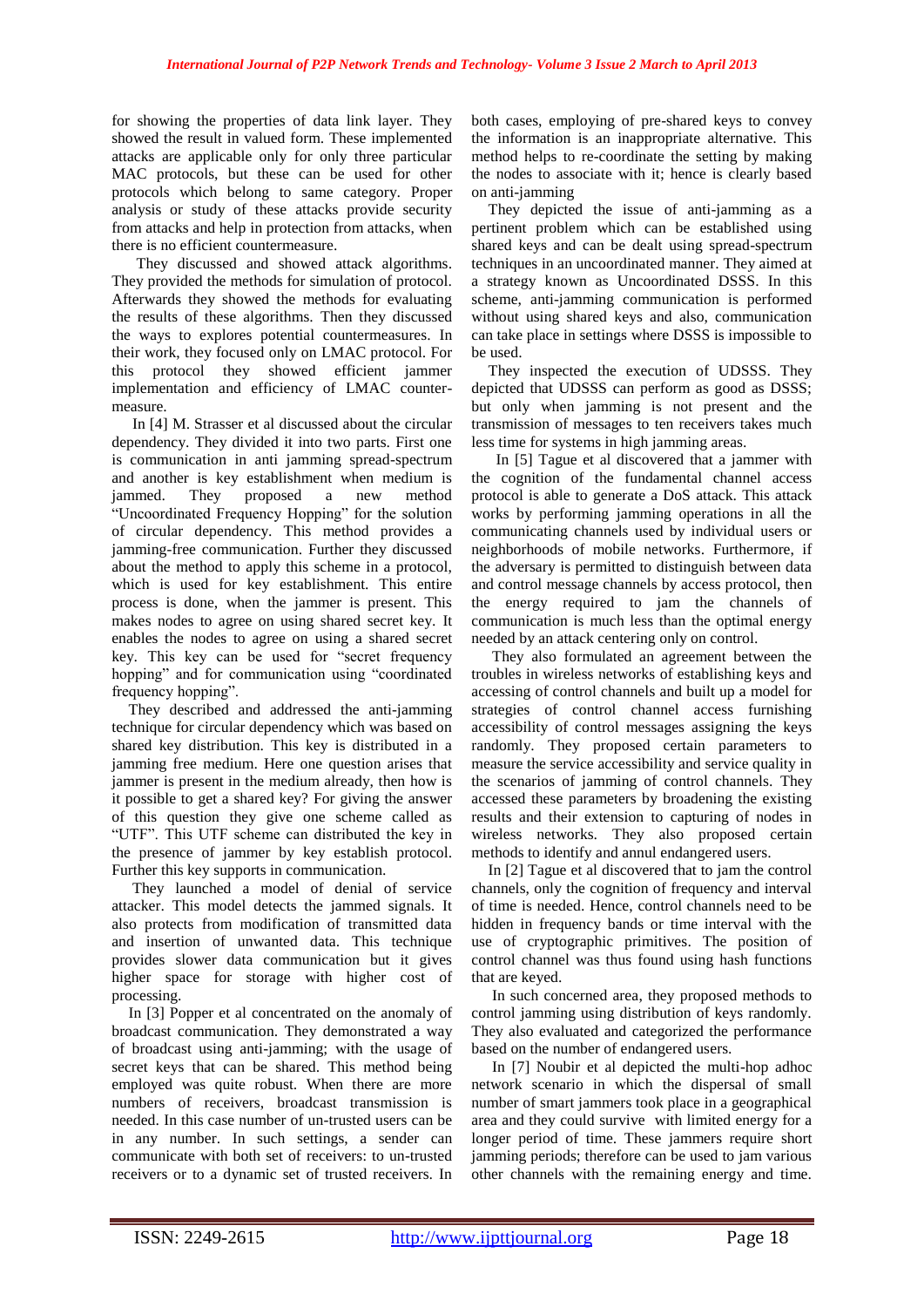They can also be used to launch an attack focusing on the internodes traffic.

The proposed technique in this paper is fully focused on the perfect assembly of error correction codes and cryptographically strong inter-leavers. The fundamental presumption in this research is that a fixed cost is employed to jam a single bit. They found out the effects of these costs in the destruction of an entire packet. To increase and for enhanced resiliency, spread spectrum techniques along with other existing methods can be assembled in a coordinated manner.

# III. PROPOSED METHOD

In this work, jamming attacks is shown using two forms of attacks. In wireless medium, attacks take place when data is sent in the form of packets. The first case is route jamming and another one is TCP jamming. In the route jamming, if there is more traffic in a particular route or the attacker has jammed that route, then the source needs to find another route based on Random Walk Gossip protocol. By this protocol, we can find another most suitable route from sender to destination. There can be many routes from

a particular sender to destination. From these routes, there will be an alternative route between the same sender and receiver based on priority. Now packets can travel by this high priority alternate route without jamming.

Another form is TCP attack explained as follows. In this type of jamming, if a packet is transmitted from one node to another, the receiver node needs to send acknowledgement after receiving the packets. If the sender is not receiving the acknowledgement within a particular time then, sender will assume it as attack. So now, sender will not send another packet to that node. For transmitting packets, now sender will send these packets to cluster node and this cluster node will forward these packets to destination. So, in this scenario cluster node will work as mediator. Now, packets will be forwarded with the help of cluster node.

When any data is transmitted from sender to destination, then data is fragmented in to packets and RSA algorithm is used for encrypting the data. This encryption technique provides security from other attacks.



Fig. 2 Architecture diagram of proposed system

#### IV. CONCLUSION

Here, the anomaly of selective jamming attacks in the scenario of wireless networks is being addressed.

An internal adversary model is emphasized in which the jammer forms the part of the network which is under attack. The affect of such jamming attacks is